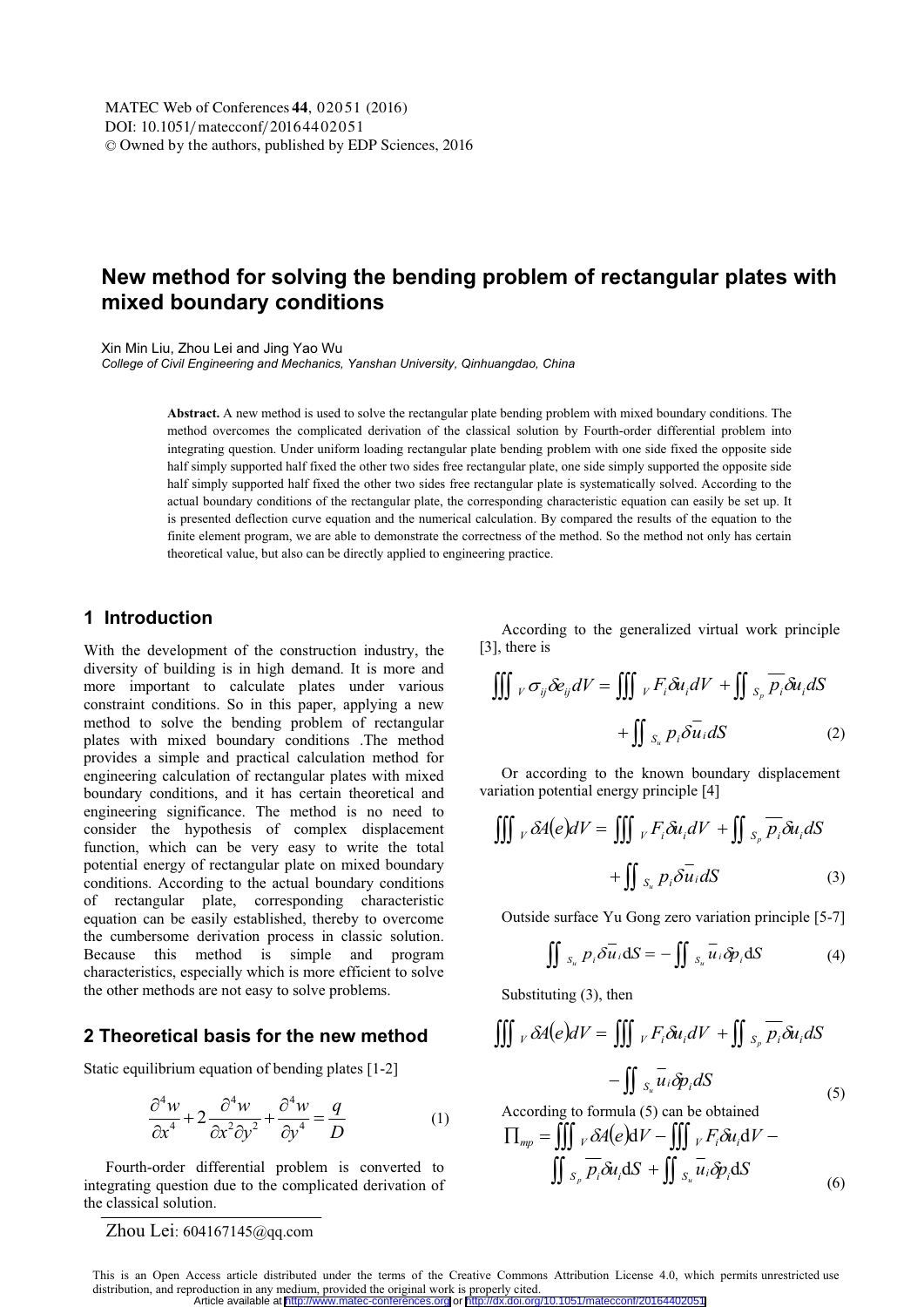Type (6) is called total potential energy of mixed variable potential energy principle [8], or simply mixed total potential energy.

Take extreme variation for  $u_i$  and  $p_i$  in the formula (6), then we have

$$
\delta \prod_{mp} = \iiint_{V} \delta A(e) dV - \iiint_{V} F_{i} \delta u_{i} dV -
$$

$$
\iint_{S_{p}} \overline{p_{i}} \delta u_{i} dS + \iint_{S_{u}} \overline{u_{i}} \delta p_{i} dS = 0 \quad (7)
$$

Pay attention to

$$
\iiint_{V} \delta A(e)dV = \iiint_{V} \frac{\delta A(e)}{\partial e_{ij}} \delta e_{ij}dV = \iiint_{V} \sigma_{ij} \delta e_{ij}dV
$$

$$
= \iiint_{V} \sigma_{ij} \delta u_{i,j}dV = \iiint_{V} \left[ \left( \sigma_{ij} \delta u_{i} \right)_{,j} - \sigma_{ij,j} \delta u_{i} \right]dV
$$

$$
= \iint_{S} \sigma_{ij} n_{j} \delta u_{i}dS - \iiint_{V} \sigma_{ij,j} \delta u_{i}dV
$$

$$
= \iint_{S} s_{p} \sigma_{ij} n_{j} \delta u_{i}dS + \iint_{S} s_{ij} \sigma_{ij} n_{j} \delta u_{i}dS
$$

$$
- \iint_{V} \sigma_{ij,j} n_{j} \delta u_{i}dS \qquad (8)
$$

Mixed total potential energy is required that the displacement is weakly allowed and the boundary force is coordination allowed [9]. According to this definition, the  $\delta u_i$  is not zero on  $S_u$ . Type formula (8) into (7), then

$$
\delta \Pi_{np} = -\iiint_{V} \left( \sigma_{ij,j} + F_i \right) \delta u_i \, dV + \iint_{S_P} \left( \sigma_{ij} n_j - \overline{p}_i \right)_i \delta u_i \, dS + \iint_{S_u} \sigma_{ij} n_j \delta u_i \, dS + \iint_{S_u} \overline{u}_i \delta p_i \, dS = 0 \tag{9}
$$

According to the inner surface Yu Gong zero variation principle

$$
\iint_{S_u} \sigma_{ij} n_j \delta u_i dS = - \iint_{S_u} u_i \delta(\sigma_{ij} n_j) dS \qquad (10)
$$
  
Formula (9) becomes

$$
\delta \prod_{\substack{np}} = -\iiint_{V} \left( \sigma_{ij,j} + F_i \right) \delta u_i \, dV + \iint_{S_P} \left( \sigma_{ij} n_j - \overline{p}_i \right)_i \delta u_i \, dS
$$

$$
- \iint_{S_u} \left( u_i - \overline{u}_i \right) \delta p_i \, dS = 0 \tag{11}
$$

Taking extreme variation on the displacement and force can obtain the corresponding deflection curve equation.

## **3 One side fixed the opposite side half simply supported half fixed the other two sides free rectangular plate**

Take only by the unit concentrated force simply supported rectangular plate as a basic system, as shown in Fig.1. To calculate the curved rectangular plate, taking one side fixed the opposite side half simply supported half fixed the other two sides free under uniform loads rectangular plate as the actual system, as shown in Fig.2.



**Figure 1.** Virtual basic system for thin plate



**Figure 2.** Actual system

#### **3.1 Deflection surface equation**

For the actual system Fig 2, fixed side bending constraint is released and this constraint is replaced by distributed moments, as shown in Fig 3.



**Figure 3.**Actual system of fixed side bending constraints relesed

$$
M_{x0} = \sum_{n=1,2}^{\infty} A_n \sin \beta_n y \qquad 0 \le y \le b \tag{12}
$$

$$
M_{xa} = \sum_{n=1,2}^{\infty} B_n \sin \beta_n y \qquad 0 \le y \le b/2 \tag{13}
$$

 $y=0$ ,  $y=b$  side deflection is:

$$
W_{y0} = \sum_{n=1,2}^{\infty} C_m \sin \alpha_m x \tag{14}
$$

$$
W_{yb} = \sum_{m=1,2}^{\infty} d_m \sin \alpha_m x \tag{15}
$$

The new method can get one side fixed the opposite side half simply supported half fixed the other two sides free rectangular plate total potential energy of minimum potential energy principle, such as type (16)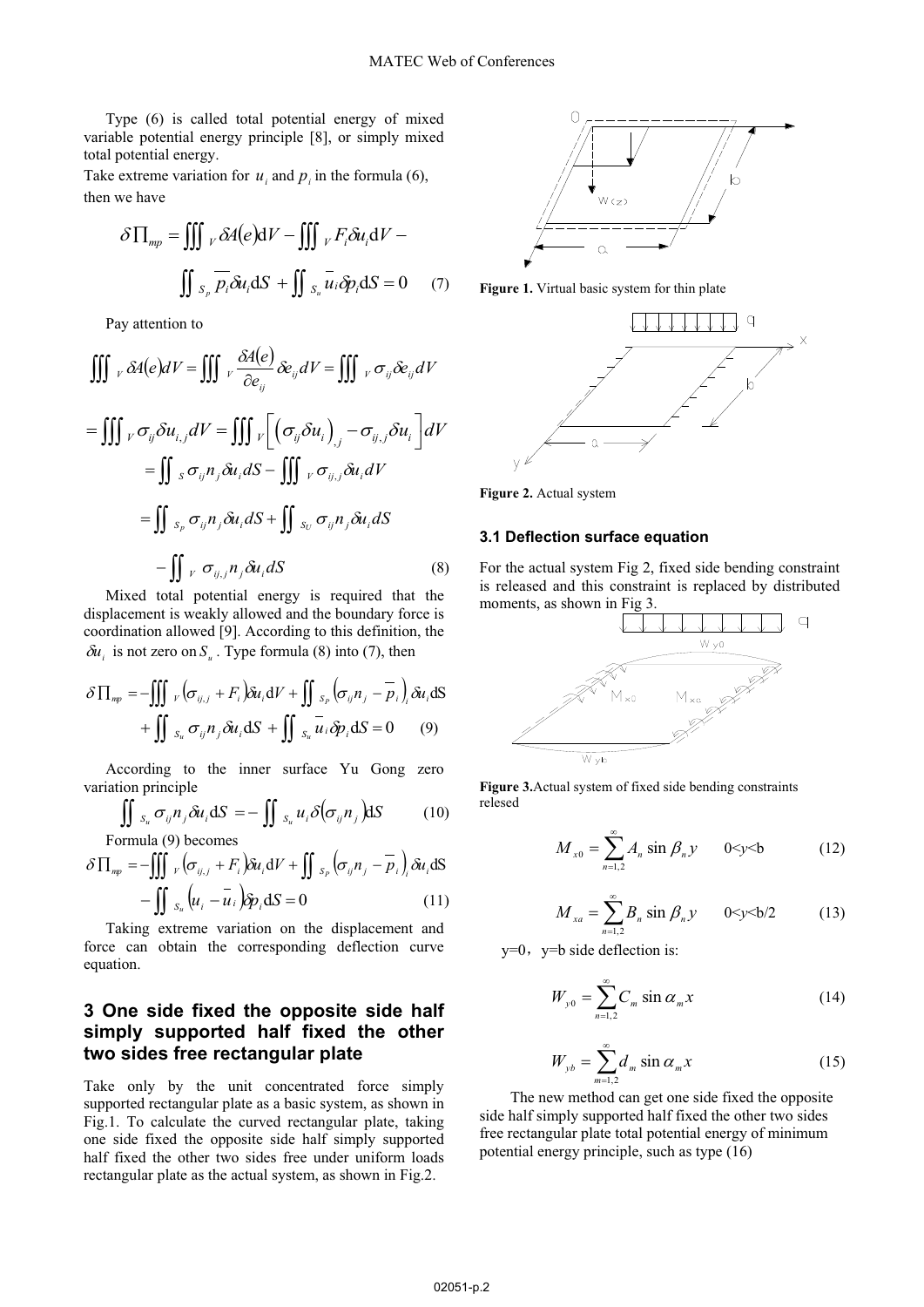$$
\prod_{mp} = \int_0^a \int_0^b \frac{1}{2} D \left( \frac{\partial^2 w}{\partial x^2} + \frac{\partial^2 w}{\partial y^2} \right)^2 dx dy -
$$
\n
$$
\int_0^a \int_0^b \frac{2D(1-v)}{2} \left[ \frac{\partial^2 w}{\partial x^2} \frac{\partial^2 w}{\partial y^2} - \left( \frac{\partial^2 w}{\partial x \partial y} \right)^2 \right] dx dy
$$
\n
$$
- \int_0^a \int_0^b qw dx dy - \int_0^b \frac{1}{2} M_{x0} \left( \frac{\partial w}{\partial x} \right)_{x0} dy +
$$
\n
$$
\int_0^b \overline{M}_{xa} \left( \frac{\partial w}{\partial y} \right)_{xa} dy + \int_0^a w_{yb} V_{yb} dx - \int_0^a w_{y0} V_{y0} dx \quad (16)
$$

The formula  $(12)$  -  $(15)$  into equation  $(16)$ , where taking  $\prod_{m}$  extreme variation to get deflection surface equation:

$$
W(\xi, \eta) = \int_0^a \int_0^b q w_1 dx dy + \int_0^b \frac{1}{2} M_{x0} w_{1x0} dy -
$$
  

$$
\int_0^b M_{xa} w_{1xa} dy + \int_0^a V_{1y0} w_{y0} dy - \int_0^a V_{1yb} w_{yb} dx + R_{1ab} k_3
$$
  

$$
= w_1 + w_2 + w_3 + w_4 + w_5
$$
 (17)

Among them:

$$
w_{1} = \frac{4q}{Da} \sum_{m=1,3}^{\infty} \{1 + \frac{1}{2ch\frac{1}{2}\alpha_{m}b} \left[ \alpha_{m}(\eta - \frac{b}{2})sh\alpha_{m}(\eta - \frac{b}{2}) \right]
$$
  
\n
$$
-(2 + \frac{1}{2}\alpha_{m}bth\frac{1}{2}\alpha_{m}b)ch\alpha_{m}(\eta - \frac{b}{2}) \} \cdot \frac{1}{\alpha_{m}^{5}}sin\alpha_{m}\xi
$$
  
\n
$$
= \frac{4q}{Da} \sum_{n=1,3}^{\infty} \{1 + \frac{1}{2ch\frac{1}{2}\beta_{n}a} \left[ \beta_{n}(\zeta - \frac{a}{2})sh\beta_{n}(\zeta - \frac{a}{2}) - \right]
$$
  
\n
$$
(2 + \frac{1}{2}\beta_{n}ath\frac{1}{2}\beta_{n}a)ch\beta_{n}(\zeta - \frac{a}{2}) \} \cdot \frac{1}{\beta_{n}^{5}}sin\beta_{n}\eta
$$
  
\n
$$
w_{2} = \frac{1}{4D} \sum_{n=1,2}^{\infty} \left( -\frac{\beta_{n}a}{sh^{2}\beta_{n}a}sh\beta_{n}\xi + ch\beta_{n}a\beta_{n}\xi ch\beta_{n}\xi \right)
$$
  
\n
$$
\cdot \frac{A_{n}}{\beta_{n}^{2}}sin\beta_{n}\eta - \frac{1}{4D} \sum_{n=1,2}^{\infty} \beta_{n}\xi sh\beta_{n}\xi \frac{A_{n}}{\beta_{n}^{2}}sin\beta_{n}\eta
$$
  
\n
$$
w_{3} = -\int_{0}^{b} M_{xa} w_{1xa} dy \frac{1}{2} \sum_{n=1,2}^{\infty} (\beta_{n}ach\beta_{n}a - \beta_{n}\xi ch\beta_{n}\xi)
$$

$$
\frac{B_n}{\beta_n^2 sh \beta_n a} sh \beta_n \xi \cdot \sin \beta_n \eta \tag{20}
$$

$$
w_4 = \frac{1}{2} \sum_{n=1,2}^{\infty} 2 \frac{C_m}{sh\alpha_m b} sh\alpha_m (b - \eta) \sin \alpha_m \xi +
$$

$$
\frac{1}{2}\sum_{n=1,2}^{\infty} (1+\nu)\left[\alpha_m b c t h \alpha_m b - \alpha_m (b-\eta) c t h \alpha_m (b-\eta)\right]
$$

$$
\frac{C_m}{sh \alpha_m b} sh \alpha_m (b-\eta) sin \alpha_m \xi \qquad (21)
$$

$$
w_{5} = \frac{1}{2} \sum_{m=1,2}^{\infty} \left[ 2 + (1 - v) \left( \alpha_{m} b c t h \alpha_{m} b - \alpha_{m} \eta c t h \alpha_{m} \eta \right) \right]
$$

$$
\frac{d_{m}}{sh \alpha_{m} b} sh \alpha_{m} \eta \sin \alpha_{m} \xi \qquad (22)
$$

#### **3.2 Boundary conditions**

Deflection surface equation (18) must satisfy the following boundary conditions

$$
\left(\frac{\partial w}{\partial \xi}\right)_{\xi=0} = 0
$$
\n(23)

$$
(w'_{1\xi} + w'_{2\xi} + w'_{3\xi} + w'_{4\xi} + w'_{5\xi})_{\xi=0} = 0
$$
 (24)

$$
\left(\frac{\partial w}{\partial \xi}\right)_{\xi=a} = 0\tag{25}
$$

$$
\left(w_{1\xi}^{'}+w_{2\xi}^{'}+w_{3\xi}^{'}+w_{4\xi}^{'}+w_{5\xi}^{'}\right)_{\xi=a}=0\qquad(26)
$$

$$
-D\left[\frac{\partial^3 w}{\partial \eta^3} + (2 - v)\frac{\partial^3 w}{\partial^2 \xi \partial \eta}\right]_{\eta = 0} = 0 \tag{27}
$$

$$
-D\left[\omega_{1\eta\eta\eta}^{*} + \omega_{2\eta\eta\eta}^{*} + \omega_{3\eta\eta\eta}^{*} + \omega_{4\eta\eta\eta}^{*} + \omega_{5\eta\eta\eta}^{*} + (2 - \nu)\right]
$$

$$
\left(\omega_{1\xi\xi\eta}^{*} + \omega_{2\xi\xi\eta}^{*} + \omega_{3\xi\xi\eta}^{*} + \omega_{4\xi\xi\eta}^{*} + \omega_{5\xi\xi\eta}^{*}\right)\right]_{\eta=0} = 0 \qquad (28)
$$

$$
-D\left[\frac{\partial^3 w}{\partial \eta^3} + (2 - v)\frac{\partial^3 w}{\partial^2 \xi \partial \eta}\right]_{\eta=b} = 0 \tag{29}
$$

$$
-D\left[\omega_{1\eta\eta\eta}^{*} + \omega_{2\eta\eta\eta}^{*} + \omega_{3\eta\eta\eta}^{*} + \omega_{4\eta\eta\eta}^{*} + \omega_{5\eta\eta\eta}^{*} + (2 - \nu)\right]
$$

$$
\left(\omega_{1\xi\xi\eta}^{*} + \omega_{2\xi\xi\eta}^{*} + \omega_{3\xi\xi\eta}^{*} + \omega_{4\xi\xi\eta}^{*} + \omega_{5\xi\xi\eta}^{*}\right)\right]_{\eta=b} = 0 \quad (30)
$$

Infinite equations are derived through taking the deflection surface equation into the corresponding boundary conditions of the formula (23) to formula (30) .It is obtained unknown number through assigning for equations.

### **3.3 Numerical calculation**

Calculation parameters were taken as  $a=b=1m$ , q=100N/m<sup>2</sup>, E=200GPa, h/a=0.005, 0.1, 0.2, 0.3, v=0.3. Since the trigonometric convert to hyperbolic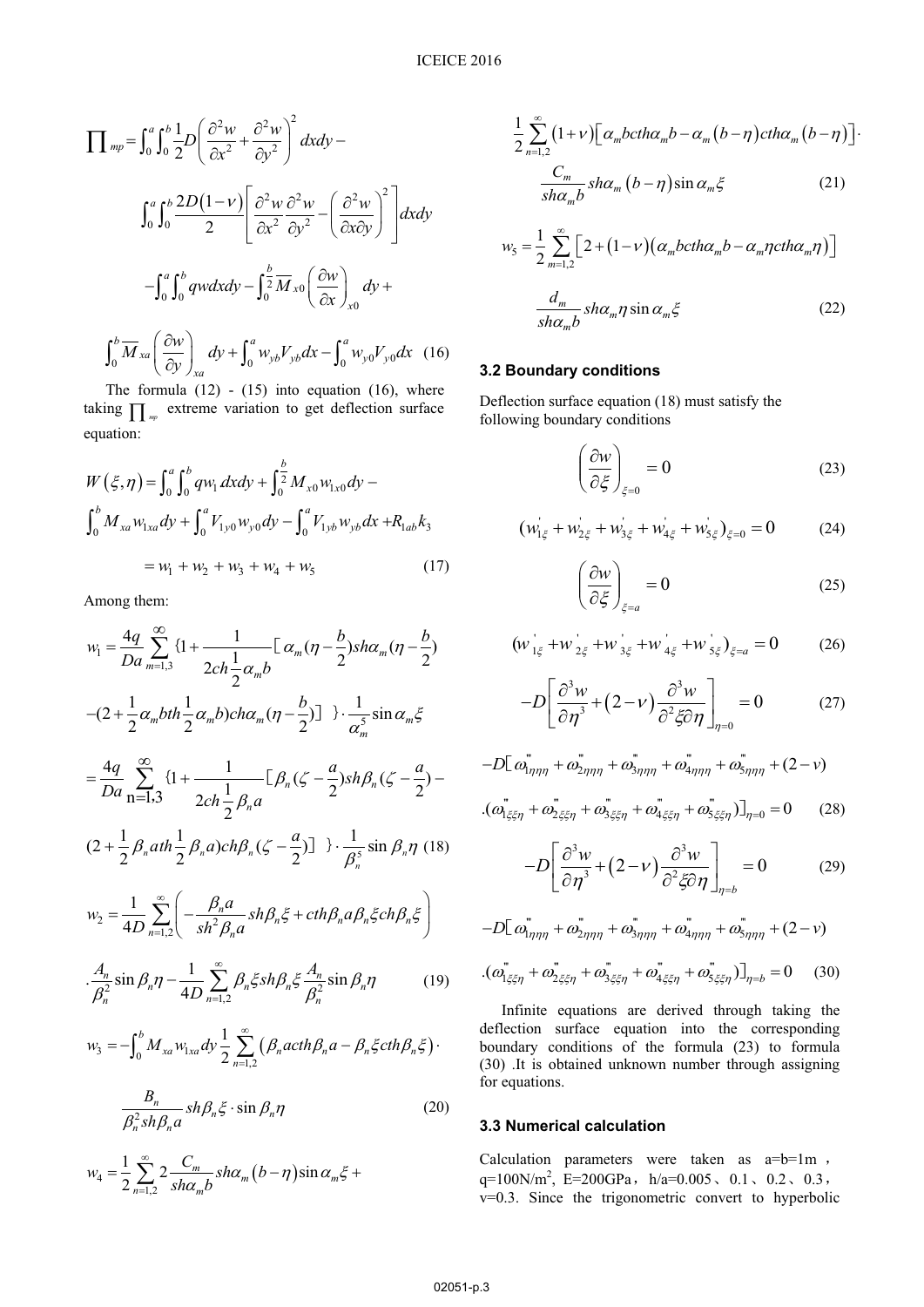functions makes infinite series converges issue is resolved so  $m=n=1$ , 2, 3...50. By using MATLAB software programming for the  $A_n$ ,  $C_m$ ,  $B_n$ ,  $d_m$  and deflection expression. For example, h/a=0.3 compared with the calculation results of ANSYS, both tend to be consistent, the error is less than 5%.

**Table 1.** Under uniform loading for one side fixed the opposite side half simply supported half fixed the other two sides free rectangular plate deflection value

| X   | $v=0.00$ | $y=0.00$     | $y=0.25$ | $y=0.25$ | $y=0.5$  | $v=0.5$  | $y=0.75$ | $y=0.75$ | $y=1$    | $y=1$    |
|-----|----------|--------------|----------|----------|----------|----------|----------|----------|----------|----------|
|     | Article  | <b>ANSYS</b> | Article  | ANSYS    | Article  | ANSYS    | Article  | ANSYS    | Article  | ANSYS    |
| 0.0 | 0.000000 | 0.000000     | 0.000000 | 0.000000 | 0.000000 | 0.000000 | 0.000000 | 0.000000 | 0.000000 | 0.000000 |
| 0.1 | 0.000340 | 0.000331     | 0.000396 | 0.000376 | 0.000672 | 0.000666 | 0.001426 | 0.001390 | 0.001501 | 0.001591 |
| 0.2 | 0.001115 | 0.001171     | 0.001234 | 0.001194 | 0.001563 | 0.001685 | 0.002538 | 0.002629 | 0.002796 | 0.002787 |
| 0.3 | 0.001956 | 0.001985     | 0.002122 | 0.002047 | 0.002487 | 0.002598 | 0.003469 | 0.003559 | 0.003886 | 0.003879 |
| 0.4 | 0.002582 | 0.002813     | 0.002773 | 0.002651 | 0.003079 | 0.003084 | 0.003978 | 0.004042 | 0.004197 | 0.004180 |
| 0.5 | 0.002895 | 0.002934     | 0.003082 | 0.002986 | 0.003289 | 0.003269 | 0.004186 | 0.004150 | 0.004365 | 0.004299 |
| 0.6 | 0.002581 | 0.002550     | 0.002699 | 0.002600 | 0.003036 | 0.002918 | 0.003896 | 0.003868 | 0.004162 | 0.004165 |
| 0.7 | 0.001897 | 0.001916     | 0.002054 | 0.001972 | 0.002465 | 0.002373 | 0.003419 | 0.003537 | 0.003836 | 0.003848 |
| 0.8 | 0.000997 | 0.001054     | 0.001196 | 0.001137 | 0.001585 | 0.001533 | 0.002491 | 0.002423 | 0.002787 | 0.002719 |
| 0.9 | 0.000328 | 0.000324     | 0.000428 | 0.000456 | 0.000679 | 0.000682 | 0.000139 | 0.000143 | 0.001569 | 0.001501 |
| 1.0 | 0.000000 | 0.000000     | 0.000000 | 0.000000 | 0.000000 | 0.000000 | 0.000000 | 0.000000 | 0.000000 | 0.000000 |

## **4 One side simply supported the opposite side half simply supported half fixed the other two sides free rectangular plate**

To calculate the curved rectangular plate, taking one side simply supported the opposite side half simply supported half fixed the other two sides free under uniform loads rectangular plate as the actual system, shown in Fig.4.

#### **4.1 Deflection surface equation**

For the actual system Fig 4, fixed side bending constraint is released and this constraint is replaced by distributed moment, as shown in Fig 5.



**Figure 4.** Actual system



**Figure 5.** Actual system of fixed side bending constraints relesed

$$
M_{x0} = \sum_{n=1,2}^{\infty} A_n \sin \beta_n y
$$
 (31)

 $y=0$ ,  $y=b$  side deflection is:

$$
w_{y0} = \sum_{m=1,2}^{\infty} C_m \sin \alpha_m x \tag{32}
$$

$$
w_{yb} = \sum_{m=1,2}^{\infty} d_m \sin \alpha_m x \tag{33}
$$

The new method can get one side simply supported the opposite side half simply supported half fixed the other two sides free rectangular plate total potential energy of minimum potential energy principle, such as type (34)